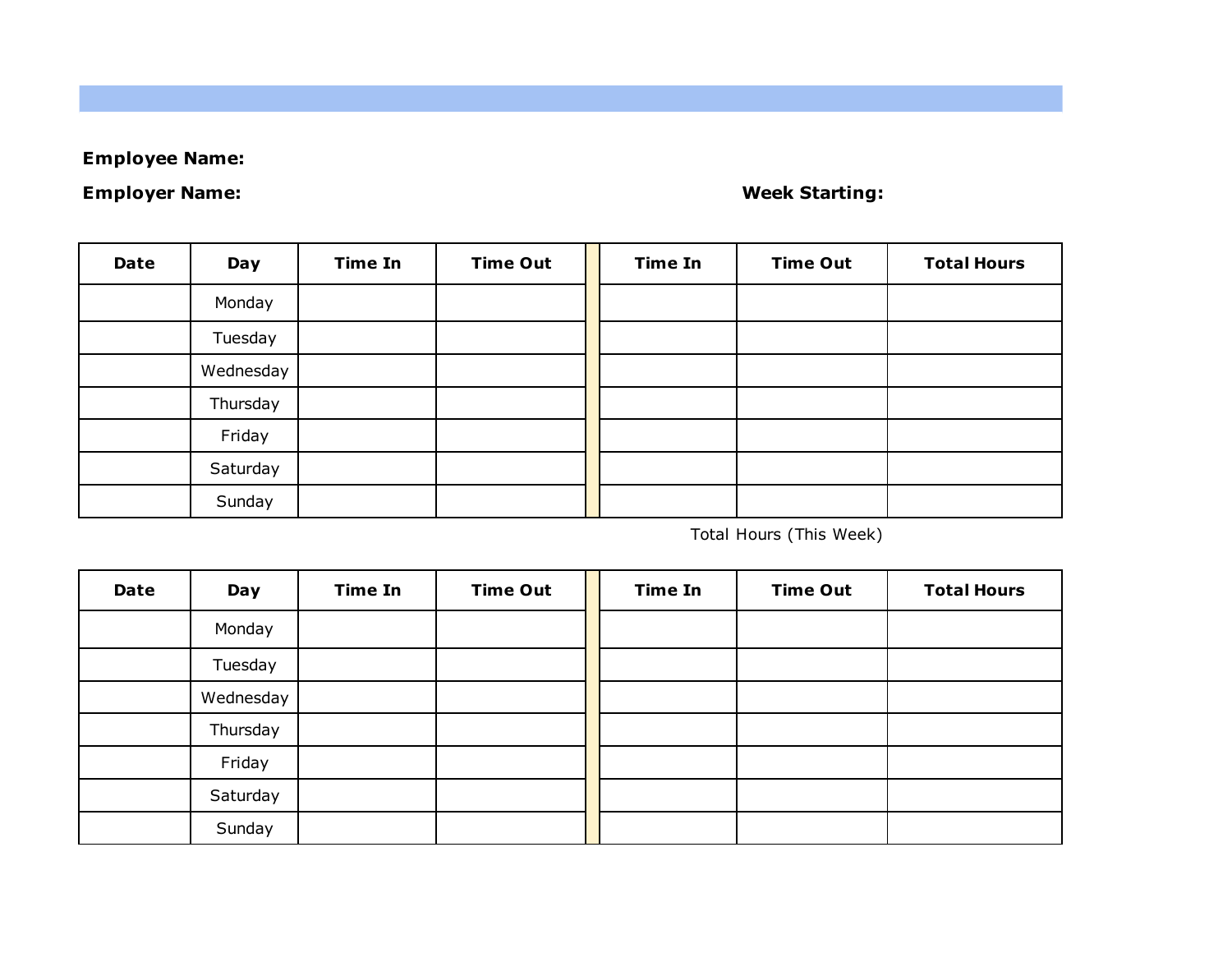Total Hours (This Week)

|                            | <b>Total Hours</b> |  |
|----------------------------|--------------------|--|
| <b>Employee Signature:</b> | Rate Per Hour      |  |
| <b>Employer Signature:</b> | <b>Total Pay</b>   |  |

Brought to you by TimeDoctor.com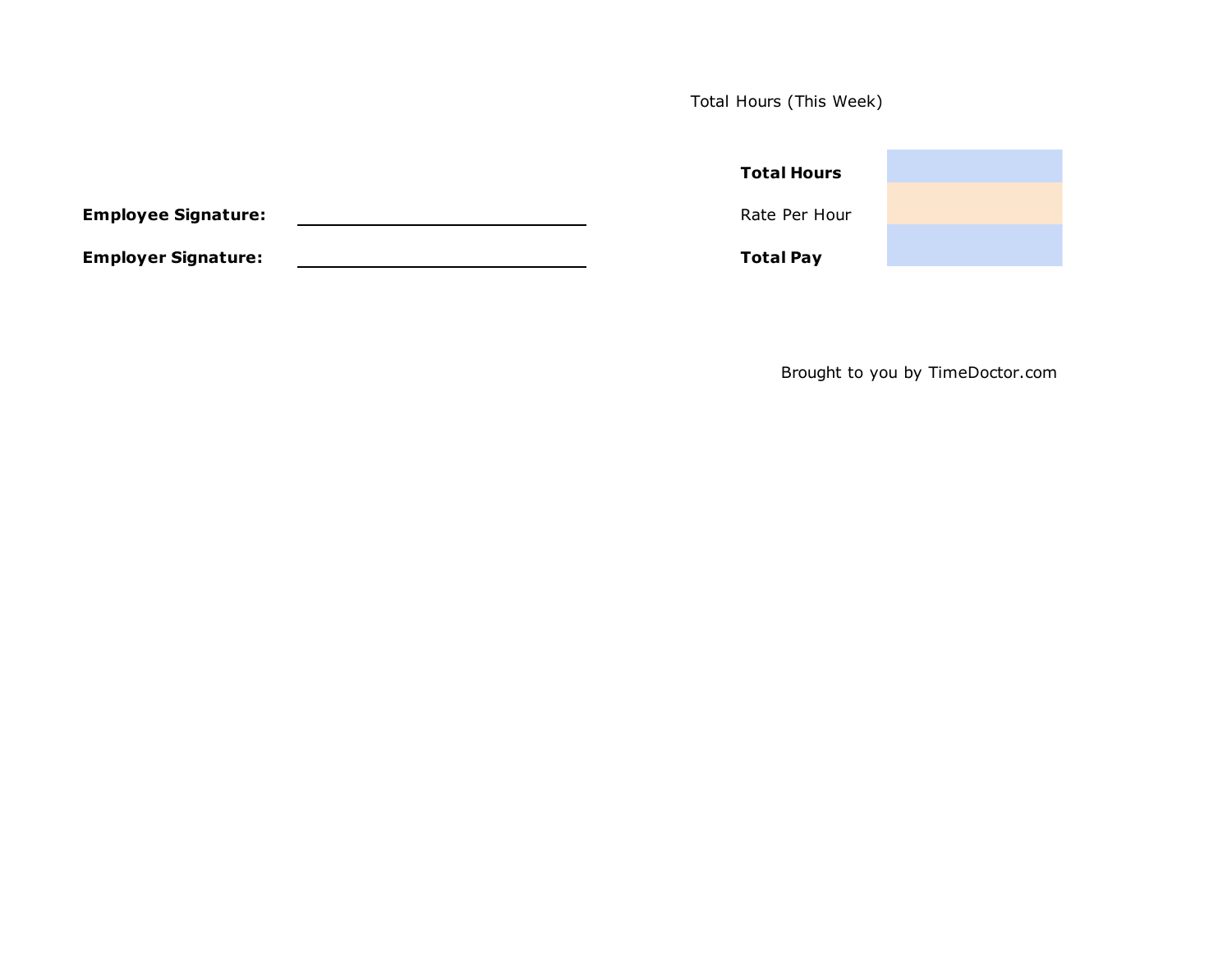## **Time Doctor**

**Employee Name:** John Doe

**Employer Name:** Jane Doe

**Week Starting:** 11/23/2020

| <b>Date</b> | Day       | <b>Time In</b> | <b>Time Out</b> | Time In   | <b>Time Out</b> | <b>Total Hours</b> |
|-------------|-----------|----------------|-----------------|-----------|-----------------|--------------------|
| 11/23/2020  | Monday    | $8:00$ AM      | 11:00 AM        | $1:00$ PM | $6:00$ PM       | 8:00               |
| 11/24/2020  | Tuesday   | 8:15 AM        | 11:00 AM        | 1:00 PM   | $6:20$ PM       | 8:05               |
| 11/25/2020  | Wednesday | 8:00 AM        | 11:00 AM        | $1:23$ PM | 6:00 PM         | 7:37               |
| 11/26/2020  | Thursday  | $8:00$ AM      | 10:30 AM        | $1:00$ PM | $6:00$ PM       | 7:30               |
| 11/27/2020  | Friday    | $8:00$ AM      | 11:00 AM        | $1:00$ PM | 6:00 PM         | 8:00               |
| 11/28/2020  | Saturday  | $9:00$ AM      | 11:00 AM        |           |                 | 2:00               |
| 11/29/2020  | Sunday    |                |                 |           |                 | 0:00               |

Total Hours (This Week) **41:12**

| Date       | Day       | <b>Time In</b> | <b>Time Out</b> | <b>Time In</b> | <b>Time Out</b> | <b>Total Hours</b> |
|------------|-----------|----------------|-----------------|----------------|-----------------|--------------------|
| 11/30/2020 | Monday    | $8:15$ AM      | 11:00 AM        | $1:00$ PM      | $5:00$ PM       | 6:45               |
| 12/1/2020  | Tuesday   | $8:00$ AM      | 11:00 AM        | $1:00$ PM      | $6:00$ PM       | 8:00               |
| 12/2/2020  | Wednesday | $8:00$ AM      | 11:00 AM        | $1:00$ PM      | 3:00 PM         | 5:00               |
| 12/3/2020  | Thursday  | $8:00$ AM      | 11:00 AM        | $1:00$ PM      | $5:00$ PM       | 7:00               |
| 12/4/2020  | Friday    | $8:00$ AM      | 11:00 AM        | $1:00$ PM      | $5:00$ PM       | 7:00               |
| 12/5/2020  | Saturday  | 8:00 AM        | 10:30 AM        |                |                 | 2:30               |
| 12/6/2020  | Sunday    |                |                 |                |                 | 0:00               |